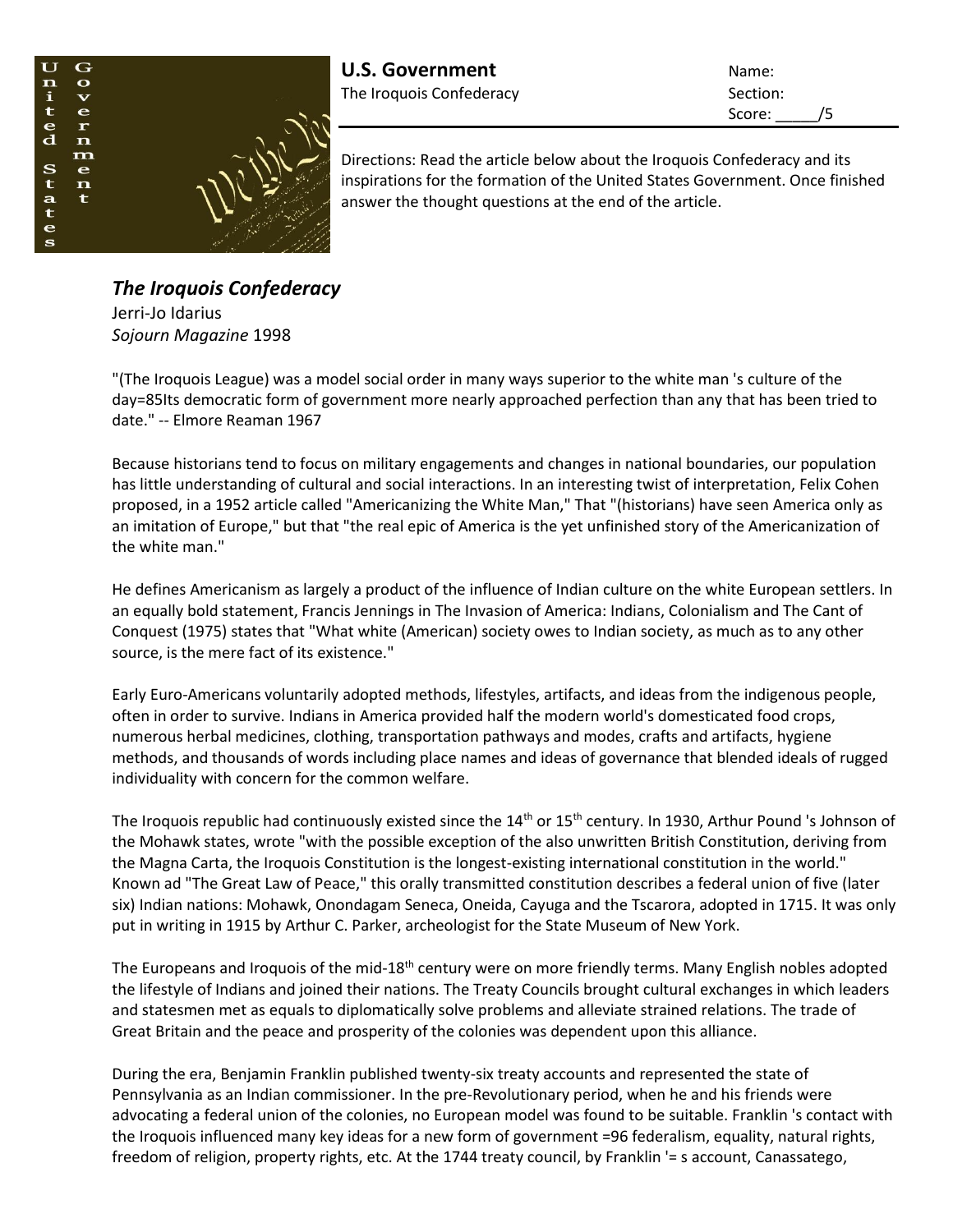speaker for the great council at Onondaga, recommended that the colonies form a union in common defense under a federal government: "We are a powerful Confederacy, and by your observing the same methods our wise forefathers have taken, you will acquire much strength and power; therefore, whatever befalls you, do not fall out with one another."

In arguing for such a plan, Franklin stressed the fact that the individual nations of the confederacy managed their own internal affairs without interference from the Grand Council.

Twenty years after Franklin 's plan was defeated at the Albany congress, it reappeared in the Declaration of Independence and the Articles of Confederation. Franklin, Jefferson, John Adams, and George Washington were all familiar with the Iroquois polity. There is also strong scholarly evidence that European philosophers such as Locke, Roussea, More, and Hobbes were familiar with the societies of the American Indians. The integration of this knowledge into their theories of utopias and natural societies further inspired the U.S. founding fathers.

Even Marx and Engels drew on Iroquois models to support their theories and designs. Engels, like the American revolutionaries a century earlier, was impressed with the Iroquois ' ability to achieve economic equality without coercion and to maintain social consensus without a large state apparatus. It is interesting to note that the roots of American democratic government and communism came from similar ideologies, one emphasizing individualism and the other communal holdings, both key elements held in balance by the Iroquois. Other scholars see a prototype for the 20<sup>th</sup> century United Nations in Iroquois thought and constitution.

Each of the Iroquois nations was represented to the Confederate Council by a lord of the confederacy and one war chief. Their league included a system of checks and balances, and no action could be taken without the approval of all five Indian nations. Their notions of equality and liberty extended to women as well as men. In war, they never enslaved captives but offered to adopt those willing to accept the Great Law. Their own members could be alienated or expelled by not following the Great Law, and a non-member could be adopted by proposal or invitation with approval from the lords.

In their constitution, the lords of the confederacy are described as mentors and spiritual guides of the people; their hearts are to be full of peace and goodwill, and their minds full of yearning for the welfare of the people, including those of future generations, their words and actions are to be marked by calm deliberation. They must be honest and have no self-interest; if they become wayward they receive warnings first from the clan women then from the men. If they persist in negative behaviors, they ultimately lose their position and possibly their life. The lords are poorer than the common people. They own few material possessions, and give away presents or plunder acquired by treaty or war. They are above pettiness and corruption, and show no signs of selfishness.

Those who recognized the wisdom and long history of the Iroquois government did not consider the Indians as mere "savages." Like the Iroquois, Thomas Jefferson believed that public opinion and popular consent were key in maintaining freedom and good government. He held that the power of public opinion was an important reason for the Iroquois ' lack of oppressive government and class differences, and for the power to impeach officials who offended governing principles. Like the Iroquois, he also believed that the best government is the least government.

In oratory, the Europeans compared the Iroquois with the Greeks and Romans. Both emphasized ethical proof in their arguments. The Indians ended their orations with the words *hiro* and *kone. Hiro* means "I have said," and *kone* was spoken as an exclamation of joy or sorrow, depending on the occasion and circumstances. The French pronunciation of these words together became "Iroquois."

Unlike Europe, the Iroquois society was matri-lineal. Women owned the land and the status f their lineage. They owned all possessions of their husbands after marriage except their horse and rifle; they took charge off the money, and were the tribe 's educators and communicators of tradition. They female heirs of the lords of the confederacy were called royaneh (noble). The lord of the confederacy was nominated by women =96 selected for qualities of trustworthiness, good character, honesty, faithfulness to the people and the nation, support of